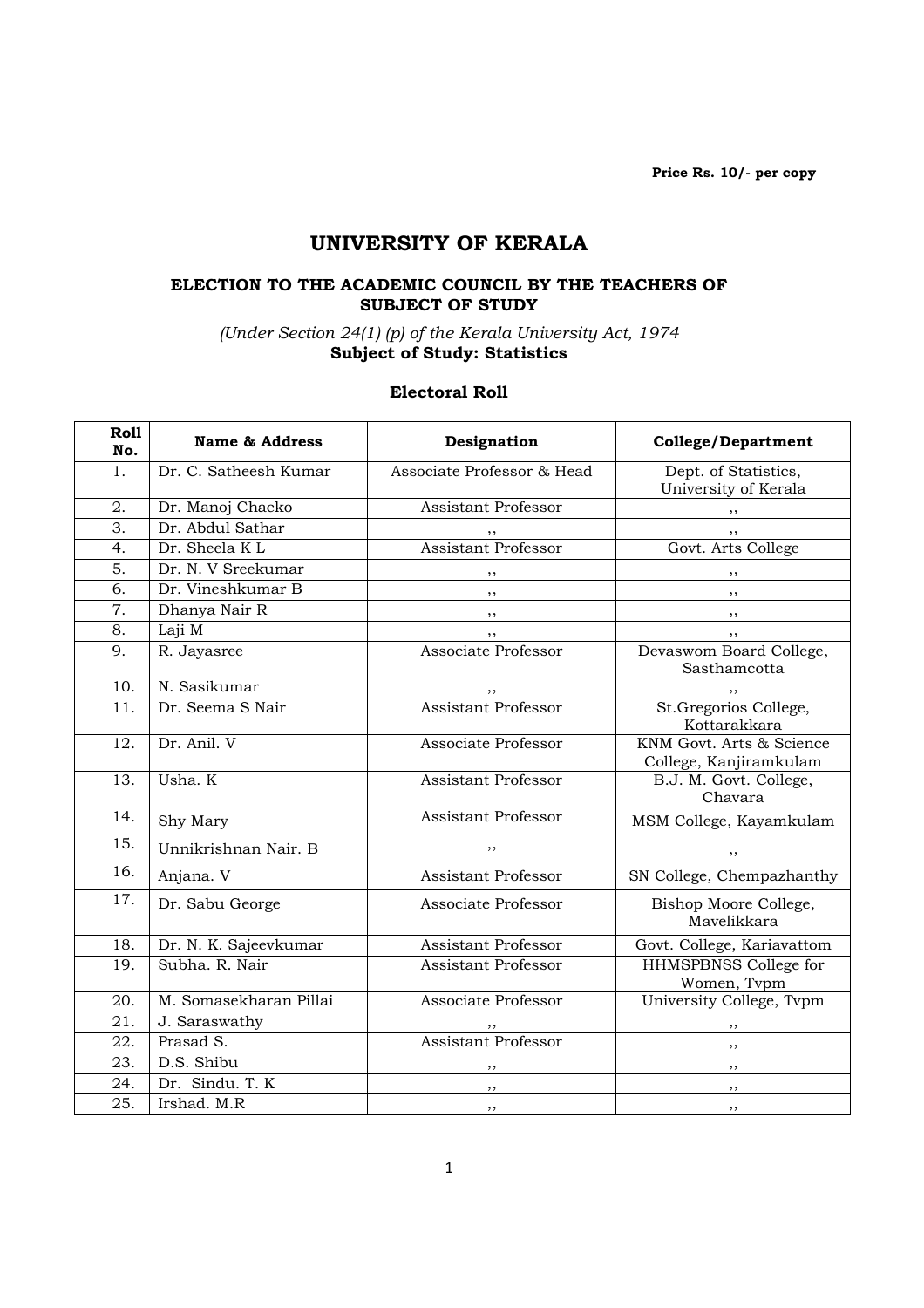| 26. | S.H.S. Dharmaja      | Associate Professor | Govt College for Women,      |
|-----|----------------------|---------------------|------------------------------|
|     |                      |                     | Typm                         |
| 27. | Sreejith. V          | Assistant Professor | , ,                          |
| 28. | Baiju. K. V          | ,,                  | , ,                          |
| 29. | Dr. S. N. Sreevalsan | Associate Professor | Christian College, Kattakada |
| 30. | Dr. V. R. Sajikumar  | , ,                 | , ,                          |
| 31. | V.G. Hari            | Assistant Professor | , ,                          |
| 32. | Varghese George      | Assistant Professor | St. Stephen's College,       |
|     |                      |                     | Pathanappuram                |
| 33. | Dr. Preeth M         | Assistant Professor | TKMM College,                |
|     |                      |                     | Nangiarkulangara             |

University Buildings<br>Thiruvananthapuram<br>Date: 08.08.2016

University Buildings **Dr. Jayaprakas. M** Thiruvananthapuram Registrar(i/c)/Returning Officer